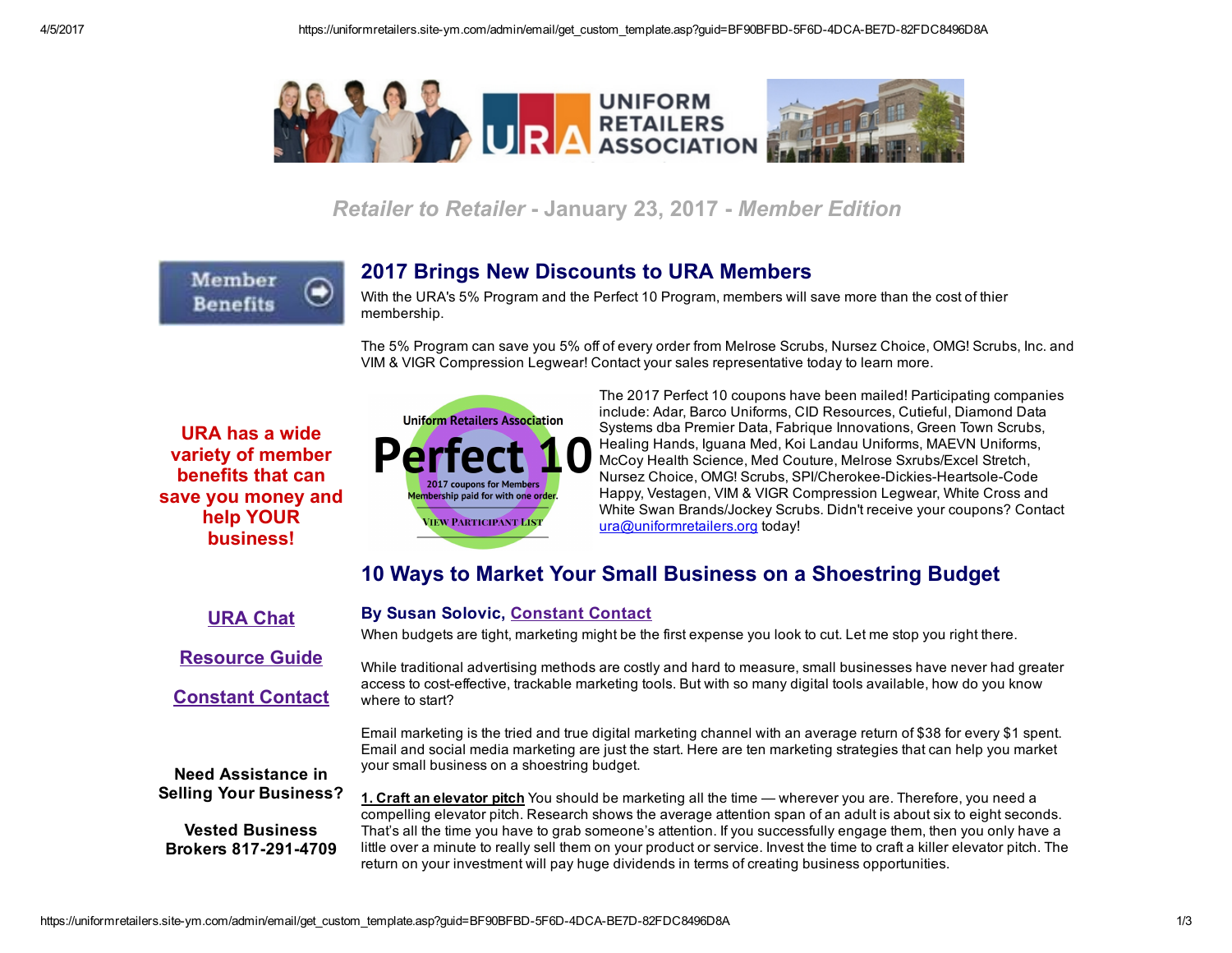4/5/2017 https://uniformretailers.site-ym.com/admin/email/get\_custom\_template.asp?guid=BF90BFBD-5F6D-4DCA-BE7D-82FDC8496D8A

#### Industry News

Do you have industry news you want to share? Email it to [URA@UniformRetailers.org](mailto:URA@UniformRetailers.org?subject=URA%20Industry%20News). 2. Leverage your community You don't have to think big when it comes to your marketing efforts. Think locally. What's going on in your community? Sponsor a Little League team or a 5k charity walk/run. Print bookmarks and leave them at the local library. Get to know your ideal customer and think about how and where they spend their time. Then search for opportunities to get in front of your customer with your marketing message.

3. Collaborate Put together a group of synergistic, non-competitive businesses in your area and agree to crosspromote. You can use coupons, fliers, reciprocal website links, bundled promotions or social media platforms. By collaborating with each other, you can expand your customer base because you'll be reaching new people.

4. Network I'm a huge fan of networking. I don't think there is any better way to build a business than to get out there, shake some hands, and get to know people. Networking requires a time commitment and it doesn't provide instant gratification, but a strong network is one of the greatest assets any business person can have.



5. Give a speech A lot of people hate public speaking. However, there are many organizations looking for qualified, subject-matter experts who can present to their groups. Take a deep breath and volunteer. You don't have to be a pro as long as the information you share is helpful to the audience. And the upside — the more you do it the easier it gets. Plus, it positions you as a credible authority in your field.

**6. Create buzz** I started my corporate career in the field of public relations and the business has changed significantly because of technology. Today, a small business owner can accomplish a lot without hiring a professional firm. Subscribe to Help a Reporter Out. You can respond to reporters' queries that are looking for story ideas and resources. Some are small media opportunities, but others are major media outlets that use this service too.

7. Ask for referrals Don't be shy about asking for customer referrals. The majority of people say they are willing to provide a referral if asked, but very few take the initiative to do it on their own. Referrals make it easier to get in the door with new customers. If you aren't asking for them, you are missing opportunities.

8. Build relationships It is a lot less expensive to keep a customer than it is to get a new one. That's why establishing strong relationships with your customer base is crucial. One of the ways you can do that is by keeping in touch with people through email marketing. Ask customers for their email address when they visit your store or website. Then, make your communications informative, helpful and professional — something your customers will look forward to receiving.

**9. Offer coupons** Coupons are a good way for many businesses to attract new customers. Research shows that people will go out of their way to use a coupon, proving that this method is successful in expanding your customer base. Coupons can also generate return visits. For example, if you give a customer a coupon for a discount to use on future business, there's a high probability they'll be back.

10. Give it away If someone has the opportunity to experience your product or service, chances are they will want to purchase more. Don't be afraid to give someone a free trial or a sample. In today's economy, people are more comfortable purchasing something they have been able to experience first.

These ten, inexpensive marketing strategies will help you engage customers, build relationships, and ultimately keep your brand top-of-mind. It's not always about the money you have to spend on marketing, it's about the time Discounts at Staples and Best Buyhas for your customers.

Are you making the most of your URA membership? URA members receive discounts to both Staples and Best Buy! This free member benefit through UNA Group Purchasing will saves members money on things they already buy! You can find more information at **[STAPLES](http://www.uniformretailers.org/resource/resmgr/files/Staples_Summary.pdf)** and **[BEST](http://www.uniformretailers.org/resource/resmgr/files/Best_Buy_Summary.pdf) BUY** 

Uniform Retailers Association 1100-H Brandywine Blvd. Zanesville, OH 43701 (866) 775-0080 or  $(740)$  452-4542

[www.UniformRetailers.org](http://www.uniformretailers.org/)